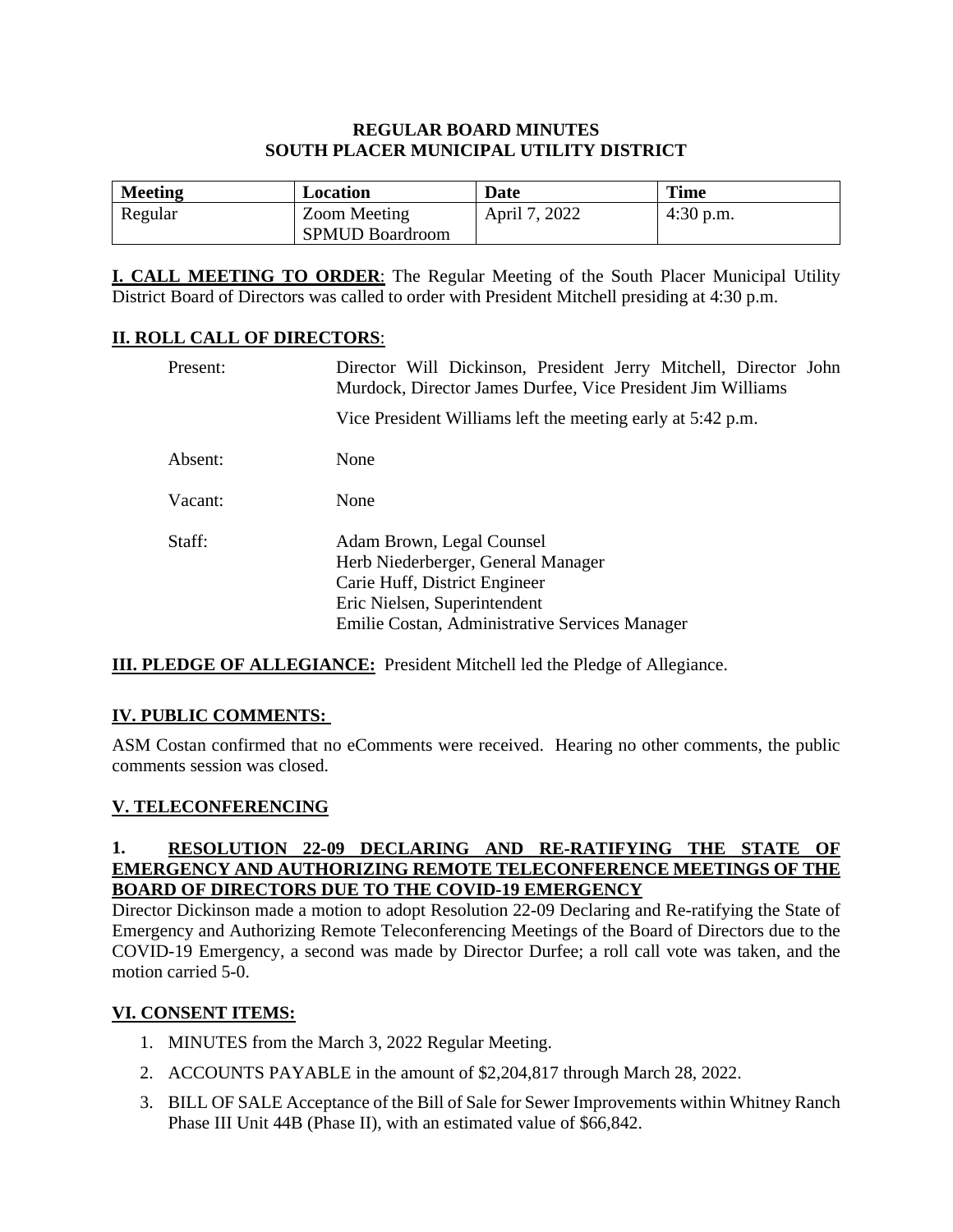- 4. BILL OF SALE Acceptance of the Bill of Sale for Sewer Improvements for the Newcastle Storage Sewer Improvements, with an estimated value of \$51,696.
- 5. RESOLUTION 22-10 AUTHORIZATION FOR THE GENERAL MANAGER TO EXECUTE A BANKING SERVICES AGREEMENT WITH FIVE STAR BANK.
- 6. RESOLUTION 22-11 AUTHORIZATION FOR THE GENERAL MANAGER TO EXECUTE A CONTRACT FOR ROOT CONTROL FOAMING WITH DUKE'S ROOT CONTROL, INC.

Director Murdock made a request to pull items 4 through 6 off of the consent calendar. Director Dickinson made a motion to approve consent items 1 through 3; a second was made by Vice President Williams; a voice vote was taken, and the motion carried 5-0.

For consent item 4, Director Murdock asked for clarification on whether the work completed was a repair at the storage facility. Staff shared that the project included an extension of the existing pipeline. Director Dickinson made a motion to approve consent item 4; a second was made by Director Murdock; a voice vote was taken, and the motion carried 5-0.

For consent item 5, Director Murdock commented that the language in the agreement regarding banking fees and when compensation would occur initially led him to believe that the fees would be \$75,000 per month. Staff clarified that the total agreement amount over three years is not to exceed \$75,000, though payments will be made to the vendor on a monthly basis. GM Niederberger introduced Jerry Legg the Vice President of Government Banking Services with Five Star Bank to the Board members.

Director Murdock made a motion to approve consent item 5; a second was made by Director Durfee, a roll call vote was taken, and the motion carried 5-0.

For consent item 6, Director Murdock asked staff if additional measures should have been taken to secure additional bids, as Duke's Root Control was the only responsive bidder. Staff shared that the request for bids had been sent to reliable contractors as well as having been posted to the Public Purchase website. Duke's has been a responsive bidder and the District has reliably contracted with them for these services in the past.

Director Murdock made a motion to approve consent item 6; a second was made by Vice President Williams; a roll call vote was taken, and the motion carried 5-0.

# **VI. BOARD BUSINESS**

# **1. LAFCO PRESENTATION**

DE Huff provided an update on the work required to refine the District's process for out-of-area service agreements and annexations. Director Dickinson asked why the issue with having long-term out-ofarea service agreements is just now being brought to the District's attention and whether staff believes the current recommendation from LAFCo to annex these properties is correct. GM Niederberger shared that the District has received conflicting instructions in the past; however, annexing the parcels that are currently under out-of-area service agreements will be a benefit to the District. District and LAFCo legal counsel have been involved in the current recommended actions. Director Dickinson confirmed with staff that the current property owners should not be required to pay for the annexation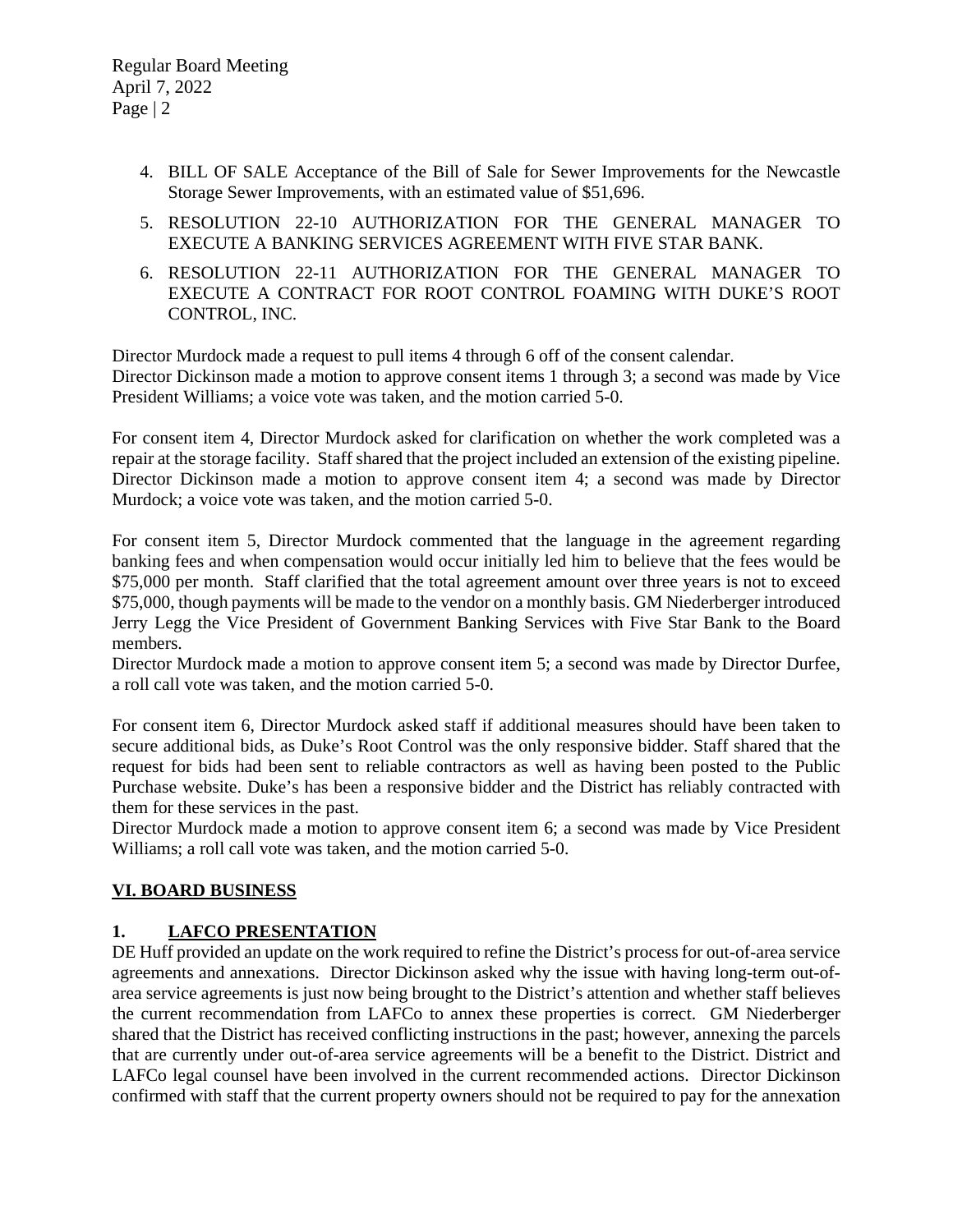Regular Board Meeting April 7, 2022 Page | 3

fees. GM Niederberger shared that there are not enough properties connected in the area to share the cost of annexation and many of the properties have changed ownership since connection occurred.

The Board discussed annexation of larger areas in the vicinity of the out-of-area service agreements. President Mitchell asked how staff ensures that they are following the law regarding these annexations. GC Brown shared that the process for when to annex the properties covered by out-of-area service agreements is an administrative decision. DE Huff shared that out-of-area service agreements will only be used in the future for emergency connections while annexation is in process.

Vice President Williams made a motion directing staff to (1) pursue annexation for seven properties previously served through out-of-area service agreements (2) utilize the Fee and Finance Advisory Committee to negotiate a master property tax exchange agreement with Placer County for Board consideration, and (3) prepare a resolution regarding these annexations, making the appropriate California Environmental Quality Act (CEQA) findings for Board consideration at a future meeting; a second was made by Director Durfee; a voice vote was taken, and the motion carried 5-0.

### **2. STRATEGIC PLANNING WORKSHOP #2: SWOT ANALYSIS**

DS Nielsen presented the results of the Strengths, Weaknesses, Opportunities, and Threats analysis completed by the Board, Managers, and Staff. The Board discussed the feedback from staff input on the strengths, weaknesses, opportunities, and threats. DS Nielsen shared that the next step in the strategic plan process will be to discuss the District's strategic priorities.

### **VII. REPORTS**

### 1. **District General Counsel (A. Brown):**

General Counsel Brown had no report for this meeting.

# **2. General Manager (H. Niederberger):**

### **A. ASD, FSD & TSD Reports**:

Director Murdock asked for additional information regarding item C, the College Park lift station design on the General Manager's Report. GM Niederberger shared that staff has a proposal that would eliminate the lift station and is working with the developer so that the District does not have to maintain an unnecessary lift station.

GM Niederberger shared that the long-range planning agenda in the GM Report has been revised to remove the nomination to LAFCo from the April 21, 2022, Special Meeting agenda and that the May 5, 2022 meeting will be revised to include two closed session items and show the next Strategic Plan Workshop as the third workshop and not the second.

Director Dickinson asked for an update on discussions with the City of Rocklin pertaining to lowincome housing. GM Niederberger shared that he is currently in discussions with Placer County and the Town of Loomis to develop a framework for the entirety of the proposal and will be scheduling a follow-up meeting with the City of Rocklin. GM Niederberger shared that the District is also in the process of a Rate and Cost of Service Study that could impact discussions on fees for low-income housing projects.